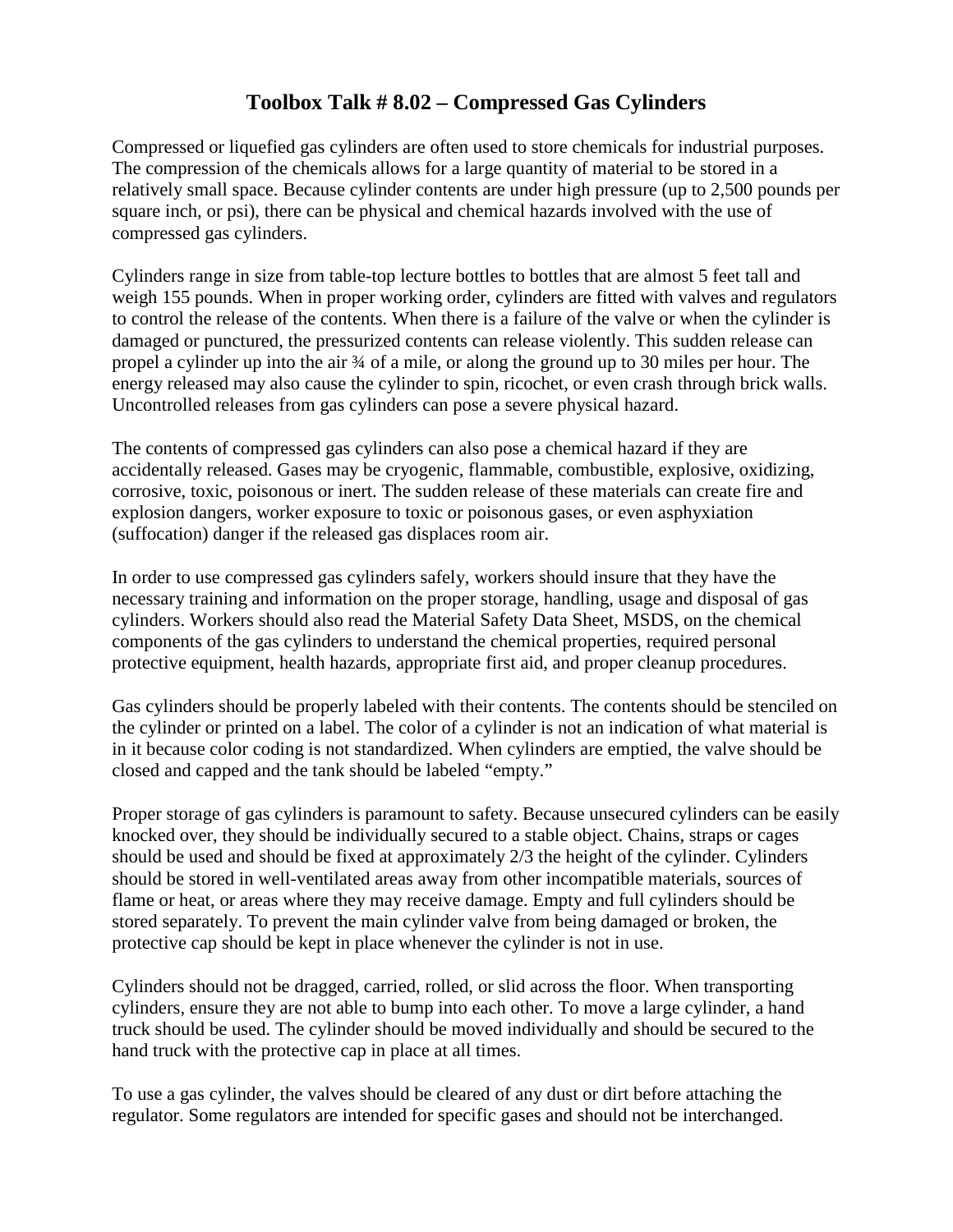Connection fittings should not be forced and safety devices in cylinder valves or regulators should not be altered. Cylinders should be placed with the valve accessible at all times.

When opening the valve to a cylinder, the worker should stand off to the side and open it slowly. Valves should never be left partly open—they should be opened all the way or closed. Leaking cylinders should be immediately removed from service and the work environment, if it is safe to do so. Cylinders should be serviced and refilled only by trained and authorized supply contractors.

Follow gas cylinder safety precautions and you won't crack under the pressure.